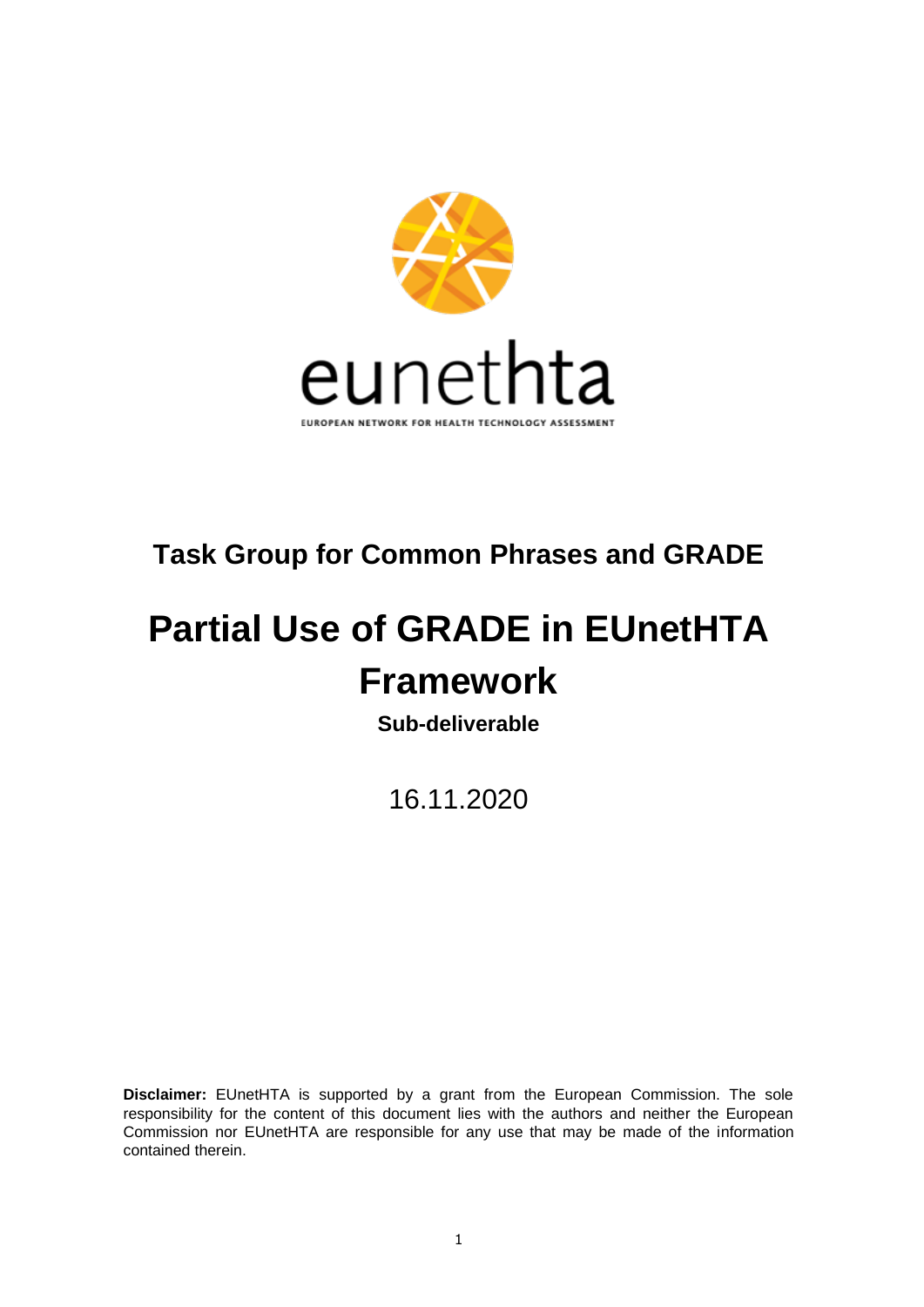#### **Version history**

| <b>Version</b><br>number | <b>Date</b>      | <b>Finalised</b><br>bv | <b>Type of</b><br>document/modification                     | <b>Shared with</b>                |
|--------------------------|------------------|------------------------|-------------------------------------------------------------|-----------------------------------|
| 0.1                      | 19-10-2020       | NIPHNO,<br>ZIN         | Draft subdeliverable                                        | <b>Task Group</b><br>members      |
| 0.2                      | $03 - 11 - 2020$ | NIPHNO,<br>ZIN         | Incorporated written<br>feedback from task group<br>members | <b>Task Group</b><br>members      |
| Final<br>draft           | 11-11-2020       | NIPHNO,<br>ZIN         | Incorporated feedback e-<br>meeting                         | <b>Task Group</b><br>members      |
| Final                    | 16-11-2020       | NIPHNO,<br>7IN         | Final version                                               | Executive<br>Board, Task<br>Group |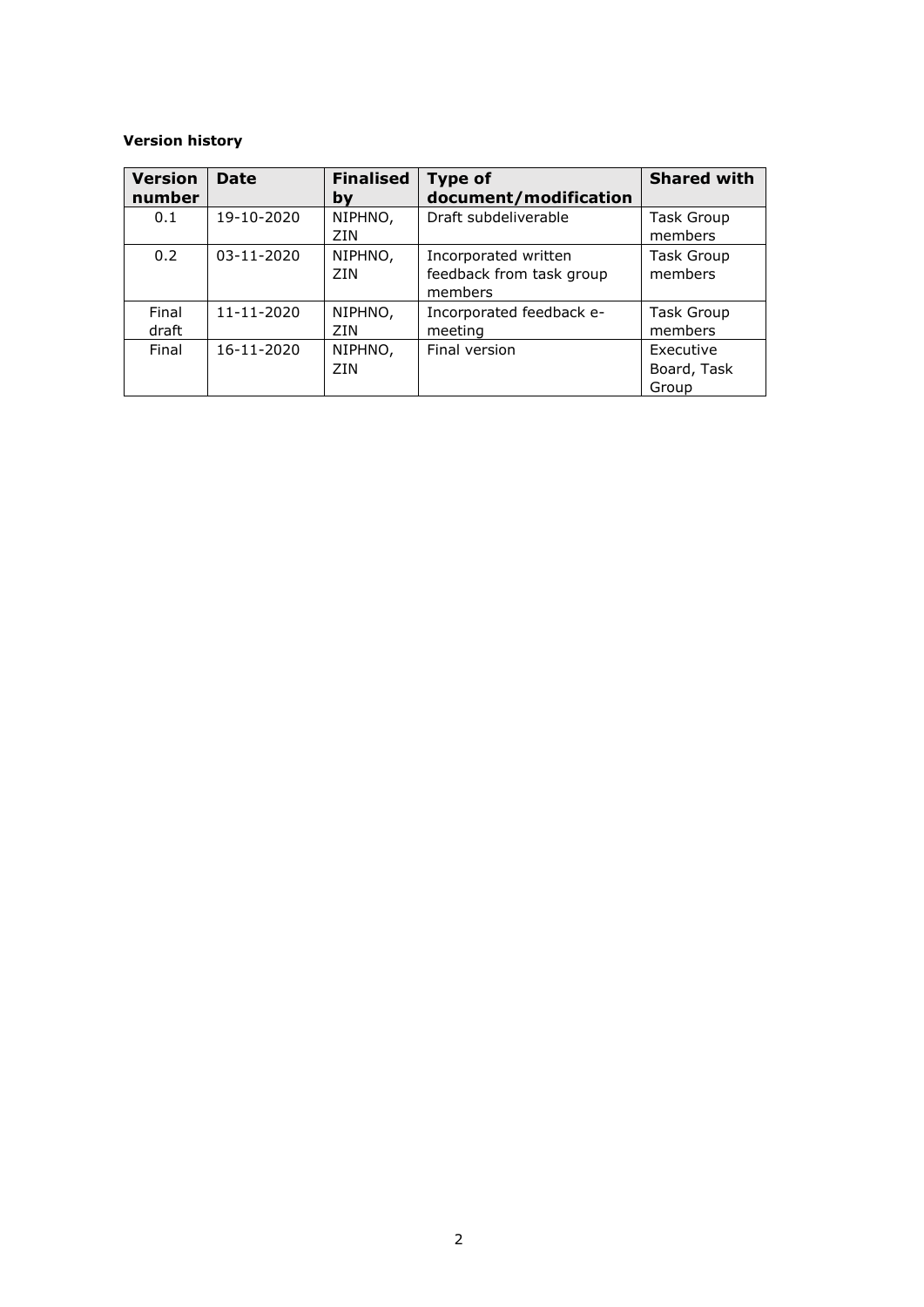## Table of contents

| 1 Purpose of this report                                                                       | 4  |
|------------------------------------------------------------------------------------------------|----|
| 2 Goal and use of EUnetHTA reports                                                             | 4  |
| 3 Methods used by the Task Group                                                               | 4  |
| 4 Core principles and prerequisites to consider for partial use of GRADE in EUnetHTA context 5 |    |
| 4.1 Core principles                                                                            | 5. |
| 4.2 Prereguisites                                                                              | 5. |
| 5 Proposal on how to partially use GRADE in EUnetHTA context                                   | 7  |
| 5.1 Basic principles on how to present the certainty of the evidence                           | 7  |
| 5.2 Suggested presentation of the evidence table and the different GRADE domains               | 7  |
| 5.3 Information for the user and disclaimer                                                    | 12 |
| 6 Impact of the proposal on other EUnetHTA documents                                           | 13 |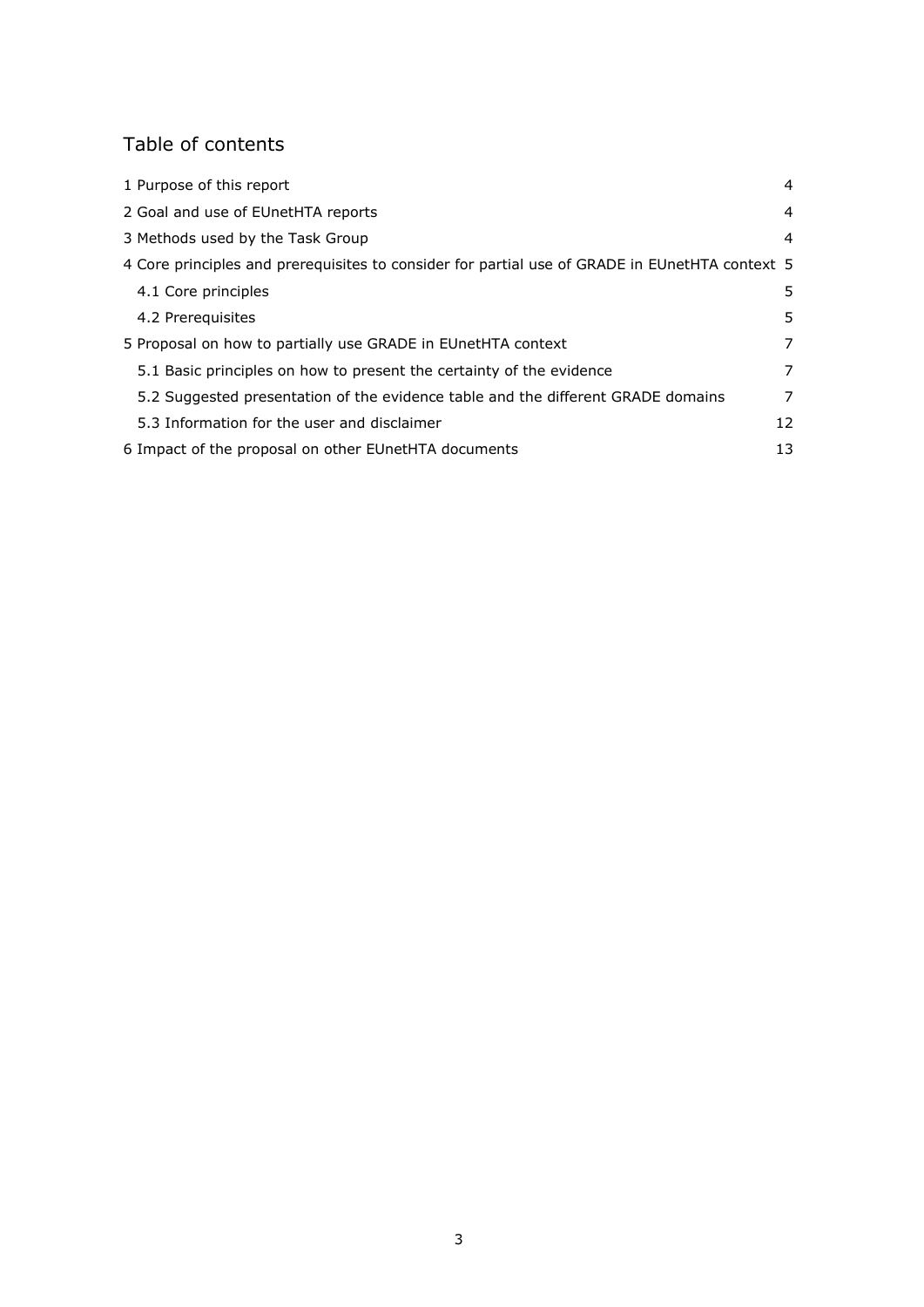## <span id="page-3-0"></span>1 Purpose of this report

One of the objectives of the Task Group on Common Phrases and GRADE is "to recommend on the use or non-use of GRADE or other internationally adopted evidence grading system in Joint Assessments, and possibly any modifications needed". This goal extends to Collaborative Assessments as well. This report presents a proposal of standardised presentation of evidence based on partial use of GRADE and is based on the work of and discussions in the Task Group.

The proposal is put forward to the EUnetHTA Executive Board for decision making as per mandate of the Task Group. The Board will also be asked to consider whether a partner consultation is needed before the decision, or whether a partner consultation should rather be included as a recommendation in the Future Model for Collaboration White Paper. Decision by the Executive Board on use of GRADE will consequently guide the development of 'common phrases' in the Task Group (i.e. the third sub-deliverable of the Task Group).

## <span id="page-3-1"></span>2 Goal and use of EUnetHTA reports

The EUnetHTA Relative Effectiveness Assessments (REA's), comprising both Joint Assessments (JAs) and Collaborative Assessments (CAs), are part of a process that informs reimbursement and/or pricing decisions at a national level. At what point in this process and to what extent REA's should inform decision making is important when thinking of evidence grading systems and 'common phrases'.

A key objective for EUnetHTA REA's is that they are as informative as possible to reduce the workload of member states that implement them. However, this needs to be balanced out by the need for independent contextualization and decision making at the national level to comply with national legislation and policies.

It varies between agencies/countries, how EUnetHTA REA's are used: whether they replace national reports, or whether they are used as a basis for the creation of national reports. This influences what the different EUnetHTA partners consider to be the most appropriate product in terms of what the assessment should be comprised of.

## <span id="page-3-2"></span>3 Methods used by the Task Group

In 2019, WP4 Lead Partner (WP4) conducted a scoping study of existing international evidence grading systems (Appendix 1). Literature searches for reviews of grading systems, as well as input from the Task Group members, provided the evidence base for this scoping study. The focus was on mapping of strengths and weaknesses, and actual use, of the different systems. The scoping study shows that GRADE and its modified versions are more often used than other systems. Furthermore, GRADE appears to be the system that is most often evaluated favourably. Any modifications done by AHRQ ECP, NICE (in clinical guidelines only), Cochrane and others were also explored by the Task Group. However, this analysis did not consider the question if these grading systems are fit for purpose in the EUnetHTA decision making context (i.e. avoiding interference with national decision making in a multinational environment).

Based on the results of the GRADE Survey conducted by WP4 in 2018 (Appendix 2) and the scoping study above, the Task Group members discussed and explored in depth issues related to GRADE, e.g. pros and cons, feasibility, possible misconceptions and any possible requirements for modifications. A GRADE face-to-face meeting was organized in Diemen at March 2, 2020, where it was discussed if and how GRADE could be applied precisely respecting the needs of the different EUnetHTA partners. An online follow-up workshop on GRADE, focusing on a concreate example of grading, was organized on September 11, 2020.

A summary of the requirements for partial use are presented in this framework paper.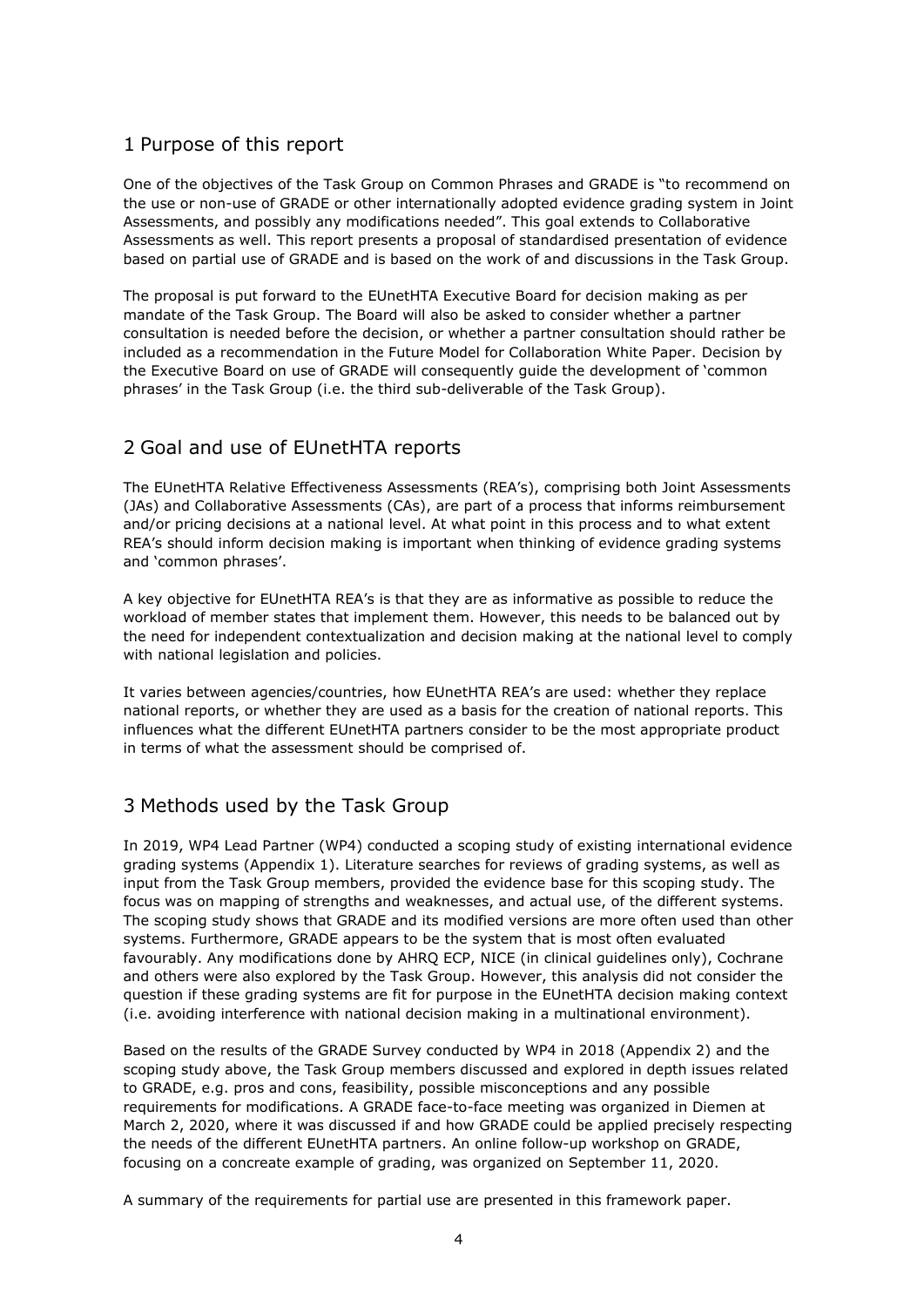## <span id="page-4-0"></span>4 Core principles and prerequisites to consider for partial use of GRADE in EUnetHTA context

Based on the discussions during the workshops, it became clear that a set of conditions need to be set out for GRADE to be a beneficial and feasible approach to assess the certainty of the evidence in REA's. A number of decisions made when using GRADE were considered part of the appraisal process rather than part of the assessment by various partners. In addition, using GRADE includes methodological guidelines that might not be fully aligned with EUnetHTA guidelines.

Therefore, the Task Group concluded that GRADE needs to be applied context-independently, without *overall* conclusions on quality or certainty of evidence, and by that leave the flexibility and adaptability to be modified locally to reflect the national contexts. By refraining from overall conclusions we mean that we will not make judgements per outcome (taking into account all GRADE domains), and neither across outcomes. Secondly, while the domains of GRADE are proposed to be used for a complete, transparent and systematic assessment, EUnetHTA methodology determines the actual application.

Core principles and prerequisites discussed are listed below.

#### <span id="page-4-1"></span>**4.1 Core principles**

- 1. REA's are part of an iterative process. In that, it is not the starting product nor the end product. The ultimate goal is to inform decision-making, but more intermediate steps/products/agencies may exist at the national level for this purpose.
- 2. In informing decision-making, REAs should do so to the greatest extent possible without prejudicing it. It must not interfere with national decision making processes.
- 3. Quality of evidence and the uncertainty thereof are crucial elements informing decision-making. However, their interpretation is partially context-dependent.
- 4. Assessing certainty of evidence in a REA needs to be done in a context-independent manner, allowing later (national) steps in the iterative process to translate those judgements in a context-dependent manner. Factual context-dependent information that facilitates national adaptation should be provided.
- 5. Assessing evidence requires that judgements are made and reported explicitly. While judgements reflecting the certainty of evidence are evidently valuable for implementation purposes, both for agencies that use GRADE as well as agencies that do not use GRADE, it is critical that judgements can be differently assessed and weighed nationally depending on national criteria. It also implies that some judgements could be irrelevant locally and therefore can be ignored in later iterative processes. An example can be an irrelevant PICO or elements of the PICO.
- 6. The partial use of GRADE should follow methodological guidelines from EUnetHTA. These include the domains used by GRADE, but also, for example, inclusion and exclusion criteria of studies, risk of bias assessment, indirect comparisons, outcome selection and reporting (including surrogacy and safety outcomes), handling of subgroups, presentation of results and the outcomes of the PICO subgroup. Methodological guidelines should be updated to include clear guidance on such topics.
- 7. Fundamental properties of GRADE are presentation of results on the outcome level and transparency on judgements.

#### <span id="page-4-2"></span>**4.2 Prerequisites**

In order to have the flexibility nationally to use the REA's in a way that fits national decisionmaking, judgements in a EUnetHTA REA's should be made from a context-independent perspective. To facilitate national decision-making, factual context-dependent information should also be reported.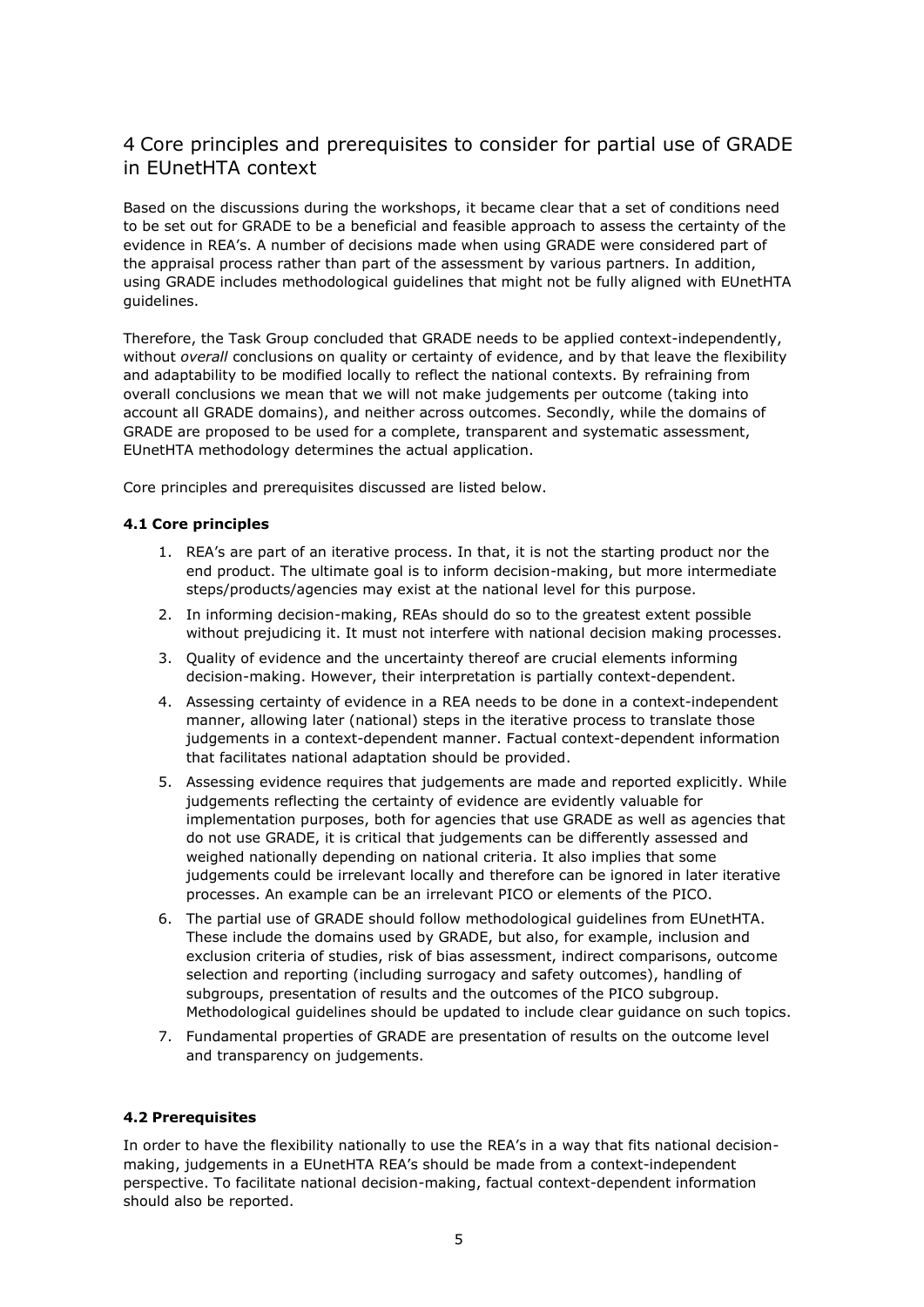- 1. A disclaimer describing the scope of a EUnetHTA REA with regard to the iterative process should be created and included in the REA's. Please see chapter 5.3. for the suggestion of the Task Group on a such disclaimer.
- 2. No overall judgement on the certainty of evidence shall be given, By refraining from overall conclusions we mean that we will not make judgements per outcome (taking into account all GRADE domains), and neither across outcomes.
- 3. There should be no balancing of favourable and unfavourable effects.
- 4. No ranking of outcomes in terms of importance or otherwise shall be given.
- 5. Surrogate endpoints should be presented as measured, no assignment of surrogate effects to clinical endpoints should be performed.
- 6. GRADE is designed to be transparent. Therefore, all judgements within the different GRADE domains (both positive and negative) should be made transparent.
- 7. The Task Group focused on GRADE as an assessment tool with incorporation of existing EUnetHTA methodology. The Task Group observed that EUnetHTA methodological guidelines are currently lacking certain specific and important topics. These include: which study designs would be the most suitable to be included in REA's, how to deal with outcomes that were planned in a study but were not included in the PICO, how to deal with statistical robustness including presentation of pvalues. Addressing those topics was considered out of the scope of this task group. Further development of methodological guidelines is therefore needed.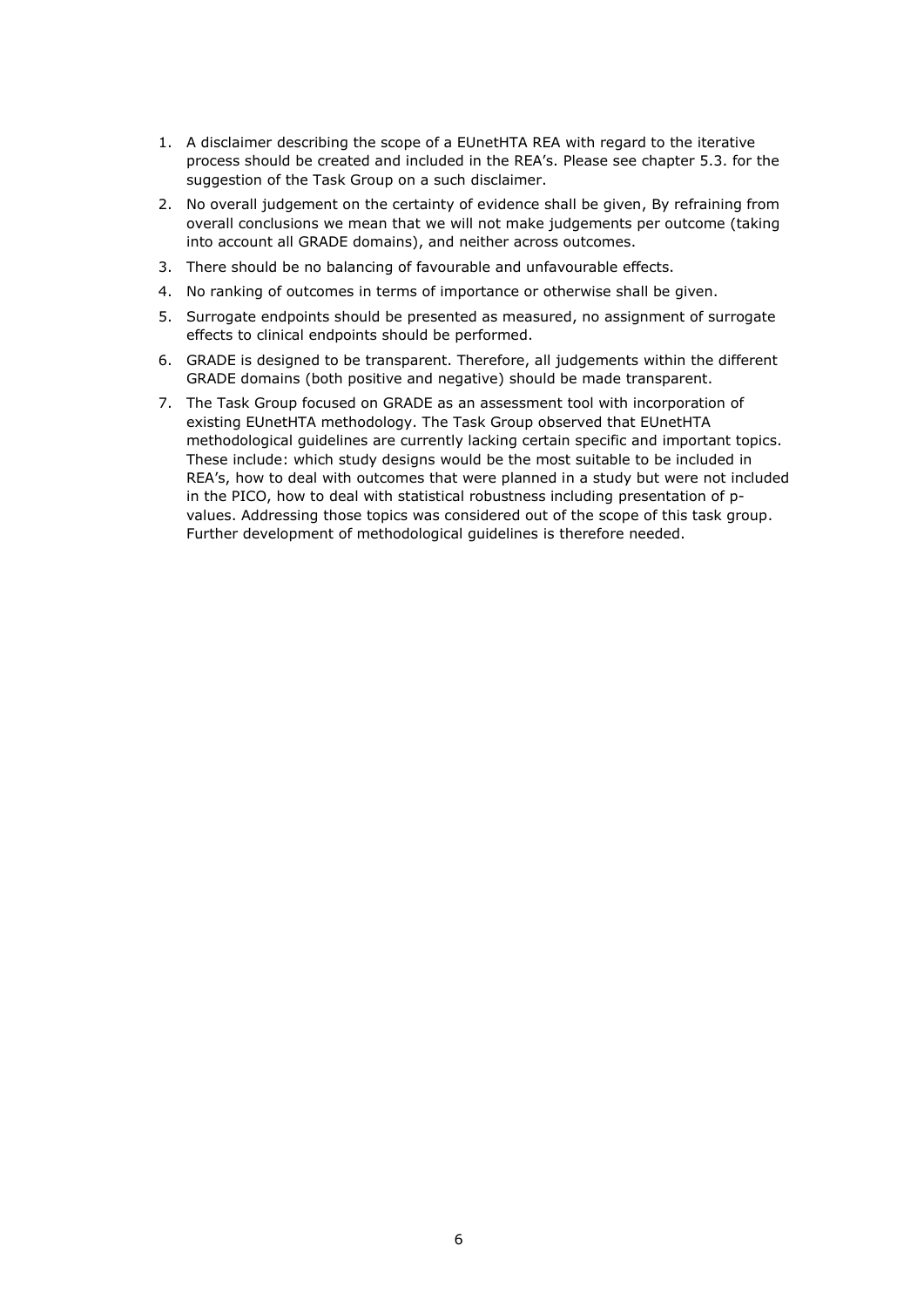## <span id="page-6-0"></span>5 Proposal on how to partially use GRADE in EUnetHTA context

#### <span id="page-6-1"></span>**5.1 Basic principles on how to present the certainty of the evidence**

The Task Group proposes the following basic principles:

- 1. We will evaluate and present aspects related to the (un-)certainty of the evidence by partial use of GRADE domains and the GRADE evidence table (Table 1).
- 2. We will include all relevant information in using a clear presentation in the table, not in footnotes
- 3. We will not downgrade or upgrade the evidence (i.e. per GRADE domain), or provide any overall judgement of the certainty of the evidence per outcome taking into account all GRADE domains (i.e. high, medium, low, very low).
- 4. More guidance on how to calculate OIS and where to find MIDs, is needed. Also on how this can be collected and presented in a useful way to have more explicit information/clarification on OIS and MIDs included in EUnetHTA reports. Standard formulations for the latter could be drafted.

| Outcome   | Design | Factors that may affect certainty of evidence |              |                    |             |       | Number of patients |                   | Effect estimate |  |
|-----------|--------|-----------------------------------------------|--------------|--------------------|-------------|-------|--------------------|-------------------|-----------------|--|
|           |        | Risk of bias                                  | Indirectness | Incon-<br>sistency | Imprecision | Other | Intervention A     | Intervention<br>B |                 |  |
| Outcome 1 |        |                                               |              |                    |             |       |                    |                   |                 |  |
| Outcome 2 |        |                                               |              |                    |             |       |                    |                   |                 |  |
| Outcome n |        |                                               |              |                    |             |       |                    |                   |                 |  |

#### **Table 1.** Example evidence table structure

#### <span id="page-6-2"></span>**5.2 Suggested presentation of the evidence table and the different GRADE domains**

#### - **Outcomes**

Here we enter the name of the Outcome, e.g. "Mortality" or "SAE". Outcomes are presented and assessed according to how they were measured in the studies even if they are surrogate outcomes, e.g. PFS. In case of post hoc analyses, this information can be added in this field as well.

#### - **Design**

Here we present the type of the study design, e.g. "randomized trial" or "observational study" (or more specifically: e.g. interrupted time series).

#### - **Risk of bias**

Here we enter the overall conclusion of the Risk of bias (RoB) table (last column in EUnetHTA RoB table), and any explanations for medium or high risk of bias. RoB should be assessed using the available EUnetHTA guidelines and templates.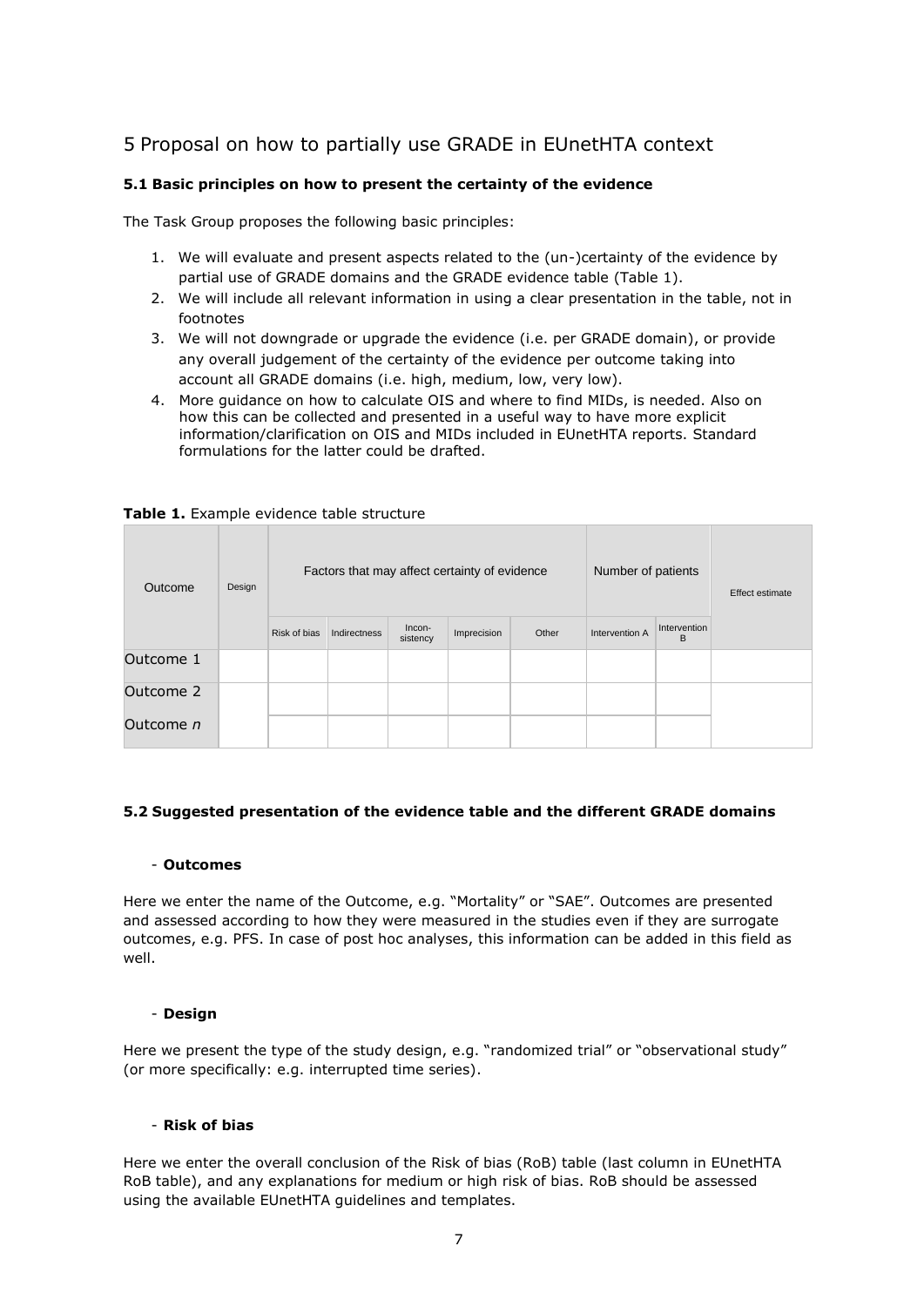NB: GRADE has set out guidelines on the assessment of the certainty of evidence of observational trials. Whether or not observational trials should or should not be included for assessment, and which tool should then be used to assess risk of bias in observational studies, is outside the scope of this Task Group.

#### - **Indirectness**

Here we assess how close the studied population, intervention, control and outcome come to the desired PICO(s). Indirectness may occur because of misfit of evidence with the population of interest, surrogate endpoints indirect treatment comparisons, or other forms of indirectness, such as dosage misalignments on the intervention level. Indirectness due to surrogacy will be 'flagged' in the assessment.

Indirectness in GRADE deals with comparing the characteristics of the included studies with the PICO(s), which for PT is prepared based on the PICO survey. This is not to be exchanged with the judgement of the directness of PICO(s), which is related to the national context and is done at the national level.

The Task Group proposes the following:

- 1. We use the Indirectness Tool in an adjusted format (Table 2).
- 2. We provide separate presentations of the identified studies / study characteristics for the different PICOs per outcome.
- 3. We provide a factual statement on whether one has identified any deviations and if yes, which deviations. We do not provide more extended judgements: "yes", "probably yes", "probably no", "no". See Table 2 for an example.
- 4. We provide a narrative summary of the deviations in the evidence table (Table 3).
- 5. We will not discuss the relevance of the provided deviations in the EUnetHTA report. This is done at the national level.

**Table 2.** Adjusted Indirectness Tool with an example from PTJA06 (polatuzumab)

| Domain (original question asked | Description                                                                                  | Assessment PICO2                |
|---------------------------------|----------------------------------------------------------------------------------------------|---------------------------------|
| Population:                     | Only age <65 y are included while PICO2 states all ages should<br>be included                | Indirectness issues are flagged |
| Intervention: Polatuzumab+BR    | Dosage and use according to I in PICO2                                                       |                                 |
| Comparator: BR                  | Dosage and use according to C in PICO2                                                       |                                 |
| Direct comparison               | I (Polatuzumab+BR) of PICO2 was directly compared to C (BR)                                  |                                 |
| Outcome: Mortality              | Only all-cause mortality was studied not disease-related<br>mortality as was stated in PICO2 |                                 |

#### **Outcome: Mortality**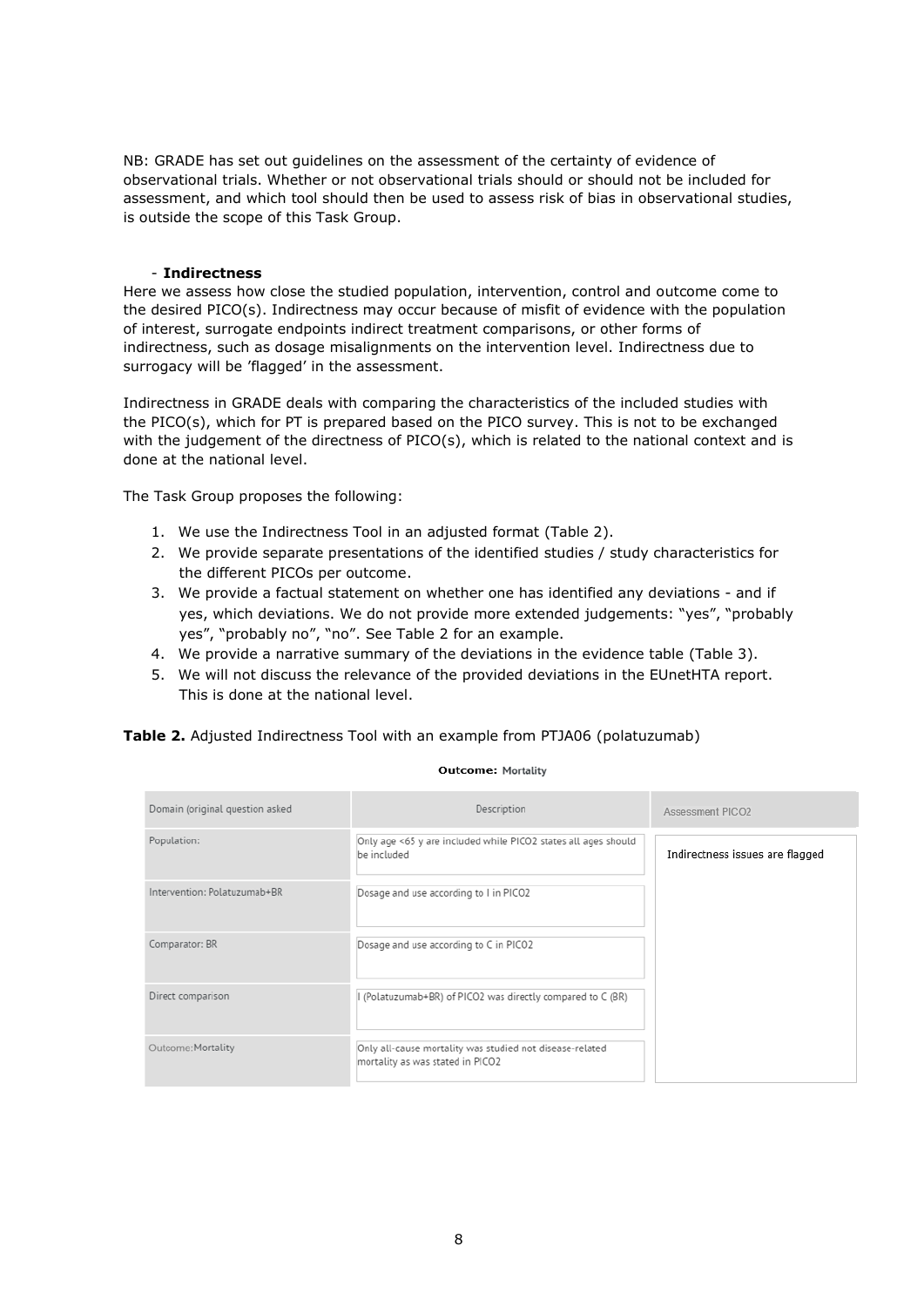#### **Table 3:** Completed indirectness domain in the evidence table with an example from PTJA06 (polatuzumab) for PICO2

| Outcome   | Design |              | Factors that may affect certainty of evidence                                                                                                                                                                                                                                                           |                    | Number of patients   | Effect estimate |                            |           |  |  |
|-----------|--------|--------------|---------------------------------------------------------------------------------------------------------------------------------------------------------------------------------------------------------------------------------------------------------------------------------------------------------|--------------------|----------------------|-----------------|----------------------------|-----------|--|--|
|           |        | Risk of bias | Indirectness                                                                                                                                                                                                                                                                                            | Incon-<br>sistency | Other<br>Imprecision |                 | Polatuzumab +<br><b>BR</b> | <b>BR</b> |  |  |
| Outcome 1 |        |              | - Only patients aged $<65$<br>were included, while PICO2<br>states all ages should be<br>included.<br>- The study compares with<br>BR only, while the PICO lists<br>$(X)$ as relevant<br>comparators.<br>- DFS was included as an<br>outcome in addition to OS,<br>but was not studied in the<br>trial. |                    |                      |                 |                            |           |  |  |

#### - **Inconsistency**

Here we assess the (unexplained) variation in treatment effects between studies. Statistical variation measures, like I<sup>2</sup> come with every meta-analytic tool, such as RevMan and could be supportive. Inconsistency in the form of heterogeneity between studies is well documented in EUnetHTA<sup>1</sup> and those guidelines can be followed when addressing this domain. In case of only 1 trial for a certain outcome, EUnetHTA does not assume inconsistency . See Table 4 for two examples.

**Table 4.** Completed inconsistency domain in the evidence table with an example from PTJA06 (polatuzumab) and from OTCA07 (FLACS)

| Outcome   | Design |              | Factors that may affect certainty of evidence |                                                                                                                                                                                                                    |             |       |                            | Number of patien<br>ts |  |  |
|-----------|--------|--------------|-----------------------------------------------|--------------------------------------------------------------------------------------------------------------------------------------------------------------------------------------------------------------------|-------------|-------|----------------------------|------------------------|--|--|
|           |        | Risk of bias | Indirectness                                  | Inconsistency                                                                                                                                                                                                      | Imprecision | Other | Polatuzumab +<br><b>BR</b> | <b>BR</b>              |  |  |
| Outcome 1 |        |              |                                               | 1 study                                                                                                                                                                                                            |             |       |                            |                        |  |  |
| Outcome 2 |        |              |                                               | Results of the four trials are<br>inconsistent (results from<br>one of four trials favouring<br>FLACS, while results from<br>other three studies showing<br>no difference between study<br>arms, with $I^2=87\%$ ) |             |       |                            |                        |  |  |

 $1$  [https://eunethta.eu/wp-content/uploads/2018/03/Direct\\_comparators\\_comparisons.pdf;](https://eunethta.eu/wp-content/uploads/2018/03/Direct_comparators_comparisons.pdf) see e.g. 2.6.1 and recommendation 4  $(p6)$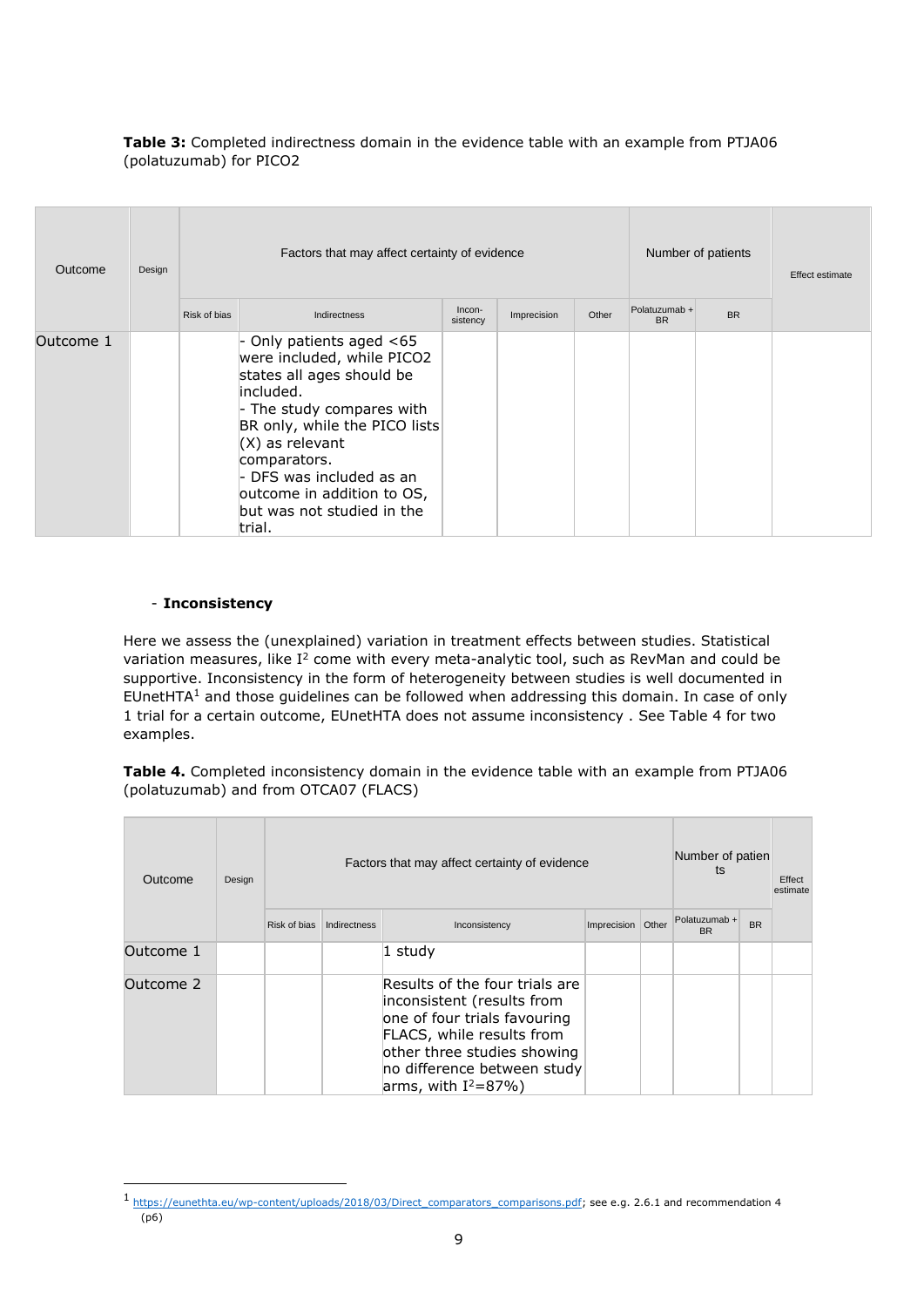#### - **Imprecision**

Background: assessing imprecision is to a very large extent a contextual matter and may, among other elements, involve:

- statistical considerations, i.e. whether or not the effect is statistically significant given a certain α-level
- minimal (clinically) important differences (M(C)IDs), that reflect the minimal change on a certain outcome that is meaningful for the patient. For some outcomes one (or more)  $M(C)$ ID-values are published by renowned institutes (e.g. ESMO-MCBS<sup>2</sup> in oncology for outcomes related solid tumours), or may be published on (inter)national platforms (e.g. ICHOM).
- calculations of optimal information size (OIS).

GRADE recommends to use these three elements to further assess imprecision. It can be considered in EUnetHTA to use this as well in cases where, despite a statistical significant result, uncertainty occurs caused for example by small sample sizes and low event rates. If the OIS is used, the calculation/estimation of the required samples size and the provenance of reported M(C)ID values should be transparently reported with the judgement to allow national decision making bodies to decide if they want to follow this approach.

In the imprecision domain, considerations for problems arising from multiple testing (type 1 error) can be addressed in relation to the certainty of the evidence, especially if not appropriately adjusted.

Given the above, the Task Group proposes the following:

- 1. To present the following information:
	- o effect estimate with confidence interval and p-value (in the same font size)
	- o optionally present optimal information size (OIS) and minimal important differences (M(C)IDs) (multiple if available) from the literature etc. as long as there is no judgement following (if these approaches are used, detailed information on the provenance need to be included in the assessment report). No judgements or further interpretation of a given M(C)ID is necessary, since this is considered a local contextualization step.
- 2. To gather knowledge of relevant M(C)IDs from partners during the scoping phase. Additional time burden for the assessment team should be avoided.
- 3. To present effect estimates, but not state whether an intervention is effective or not (i.e. no conclusions).
- 4. To add information about pre-defined/post-hoc analyses, primary/secondary or exploratory outcomes etc. where considered relevant.

<sup>2</sup> https://www.esmo.org/guidelines/esmo-mcbs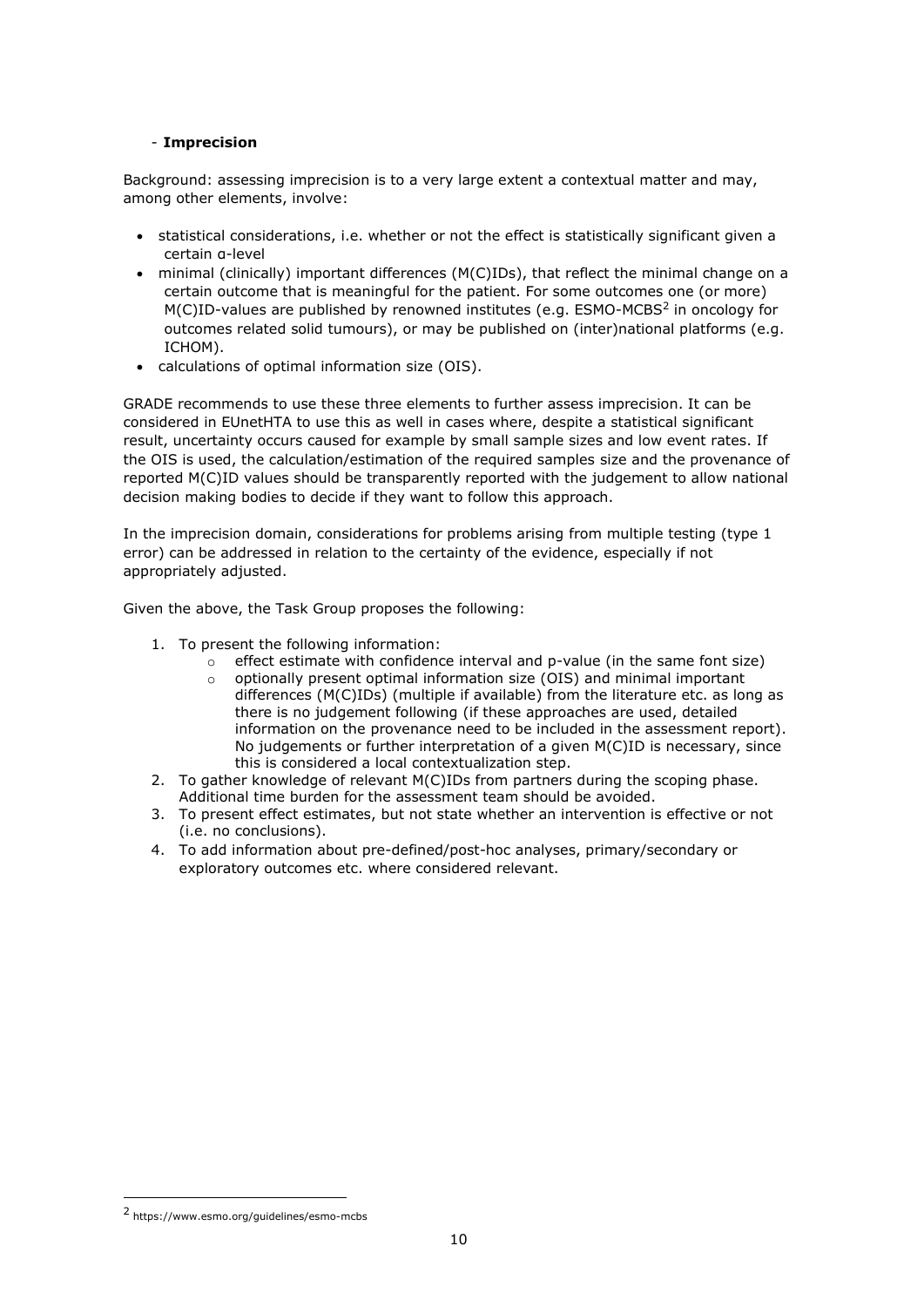**Table 5.** Completed imprecision domain in the evidence table with an example from PTJA06 (polatuzumab; PICO 1a)

| Outcome             | Design | Factors that may affect certainty of evidence |              |                    |                                                                                                                                                                                                                                                                                                                                                                     |       | Number of patients         | Effect estimate |                                                          |
|---------------------|--------|-----------------------------------------------|--------------|--------------------|---------------------------------------------------------------------------------------------------------------------------------------------------------------------------------------------------------------------------------------------------------------------------------------------------------------------------------------------------------------------|-------|----------------------------|-----------------|----------------------------------------------------------|
|                     |        | Risk of bias                                  | Indirectness | Incon-<br>sistency | Imprecision                                                                                                                                                                                                                                                                                                                                                         | Other | Polatuzumab +<br><b>BR</b> | <b>BR</b>       |                                                          |
| Overall<br>survival |        |                                               |              |                    | - The effect<br>estimate is<br>statistically non-<br>significant.<br>- The number of<br>patients is very<br>small causing the<br>Optimal<br><b>Information Size</b><br>not being met<br>(see calculation<br>in footnote).<br>- Hypothetical<br>European Clinical<br>Organization<br>(HECO) has<br>published an<br>$M(C)$ ID:<br>$HR < 0.70$ for this<br>indication. |       | 11                         | 12              | HR 0.29<br>(95% CI:<br>$0.05$ to<br>1.64)<br>$p = \dots$ |

#### - **Other**

Here we report other factors that might affect the confidence. For RCTs, it's about publication bias if it can be assessed through a funnel plot, where the size of the effect is plotted against the included study sizes. However, these plots are only assessable with about 4-5 studies or more<sup>3</sup>. If applicable, funnel plots should be published in EUnetHTA reports.

Selective reporting of outcomes is assessed as part of RoB. To avoid double count, it should not be included under the "Other" domain.

Respecting paragraph 5.1, point 4; in case observational trials are included, relevant factors could additionally include 1. Whether a large magnitude of effect exists, 2. when there is a dose-response gradient, and 3. when all plausible confounders or other biases increase confidence in the estimated effect.<sup>4</sup>

The Task Group proposes to elaborate further on potential items that can be added under this domain in the revision of methodological guidelines.

#### - **Effect estimate**

This field presents information on the effect estimate. In the example, both the type of association (hazard ratio), the effect estimate itself, the confidence interval and p-value are shown. It should be made clear in the table that p-value are presented regardless of whether the analyses was planned a priori, pending future guideline development (see prerequisites 4.2, item 7).

<sup>3</sup> https://eunethta.eu/wp-content/uploads/2018/03/Direct\_comparators\_comparisons.pdf

<sup>4</sup> Guyatt et al. (2011) GRADE guidelines: 9. Rating up the quality of evidence. J Clin Epid 64:1311-16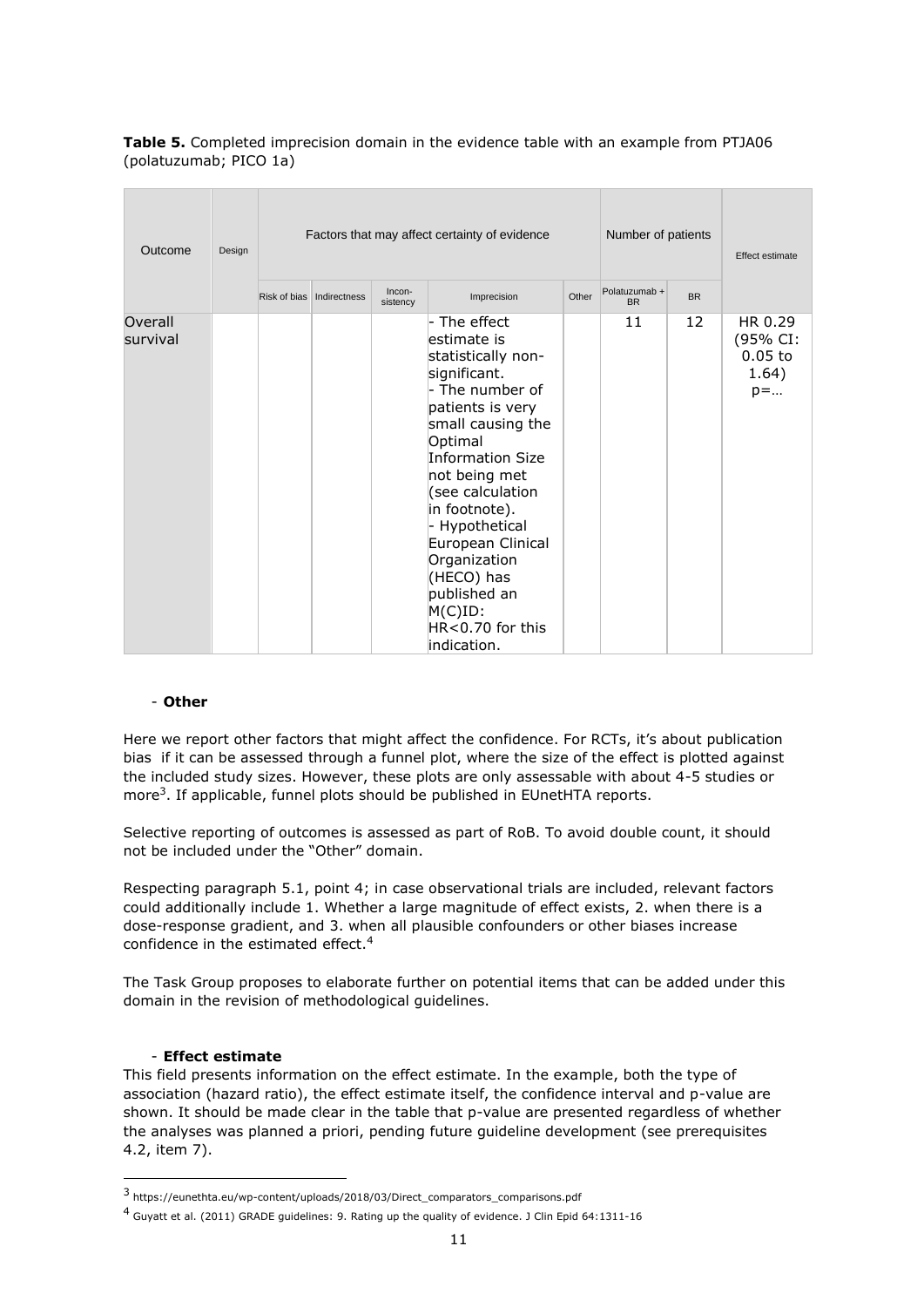#### <span id="page-11-0"></span>**5.3 Information for the user and disclaimer**

The Task Group proposes to add further information for the user on how GRADE domains were used in the REA, to avoid any misconception. Further, it proposed to add a disclaimer in which it is essential that it is explicitly stated that the provided information regarding the certainty of the evidence can be used, but does not need to be used (should not interfere with the conclusions on the national level). It is meant as an offer of information, but there is no requirement to use all the information. It can be supplemented with information on the used methodology and reference to the partial use of GRADE.